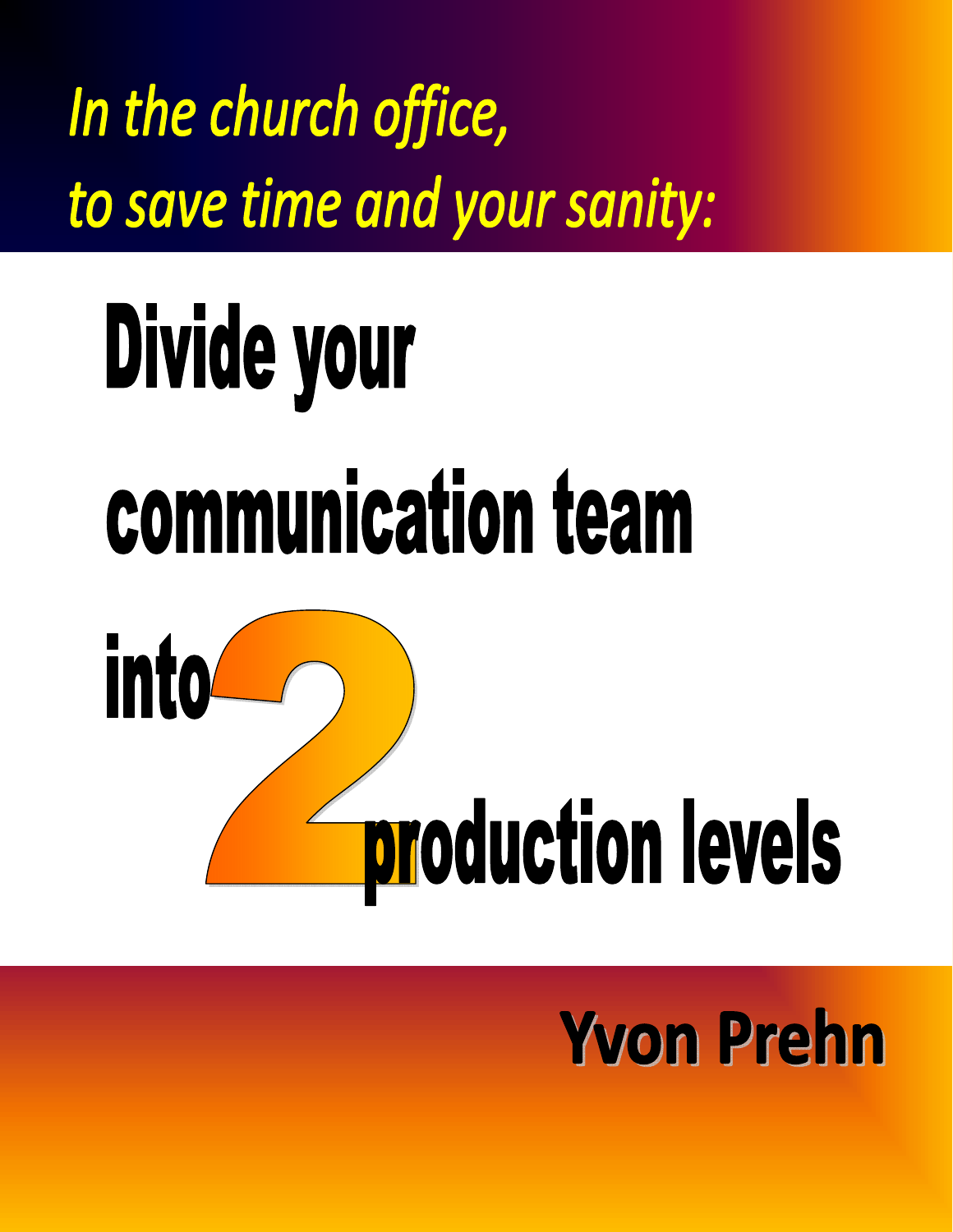#### **Overwhelmed with the communications you need to create in the church office? To save your time and sanity—these ideas will help**

No one working in the church has enough time to get done all the communications that need to be done. One possible solution to this challenge is to use volunteers. However, when I suggest using volunteers as part of the church communication team, there are often the concerns:

*What if I can't get them to do what I want them to do?*

*What if volunteers create materials that are not appropriate or up to the quality we want for the church?"*

These are valid concerns, but to not use volunteers because of these concerns, is not the answer. Unless a church is very small, you need more than one person to do all the needed communication. Unless a church is very rich, you probably can't afford to hire all the people you need to do the necessary communication in The Five Steps of Effective Church Communication and Marketing needed to fully fulfill the Great Commission. Volunteers are essential and I've found that almost all of the concerns about using them can be answered if you divide your church communication team into two production levels.

#### **A real‐life example of the two production levels of church communications**

Before I get into specific recommendations, let me share how this worked out in practice for me and what motivated me to come up with this division of labor in church communications. My bi-vocational pastor husband and I worked for many years in Single Adult Ministry. A number of years ago, the group we were leading was over 300 in membership and growing. I was doing all the communications as a volunteer, balancing that work with my ministry travels, seminar teaching, and writing. I did the overall newsletter, PR, and all the communications that related to the church: prayer requests, bulletin inserts reports, etc.

I realized as we grew that I did not have time to create all the PR material for many of the events that we had going on. More out of desperation than any wellthought‐out plan, I announced that if someone was sponsoring an event for the singles group (we had a procedure in place for that process) the person or team sponsoring the event had to be in charge of doing their own PR.

An event came up and the young man and his friends who were sponsoring it were quite excited and more than happy to do up their own flyers for it. When he showed the finished result to me to me, my stomach knotted up; I felt ill. I estimated that he used almost every typeface he had on his computer on this one piece of paper and almost as many small pieces of clipart (yes, that is an exaggeration, but that is what it seemed like to me).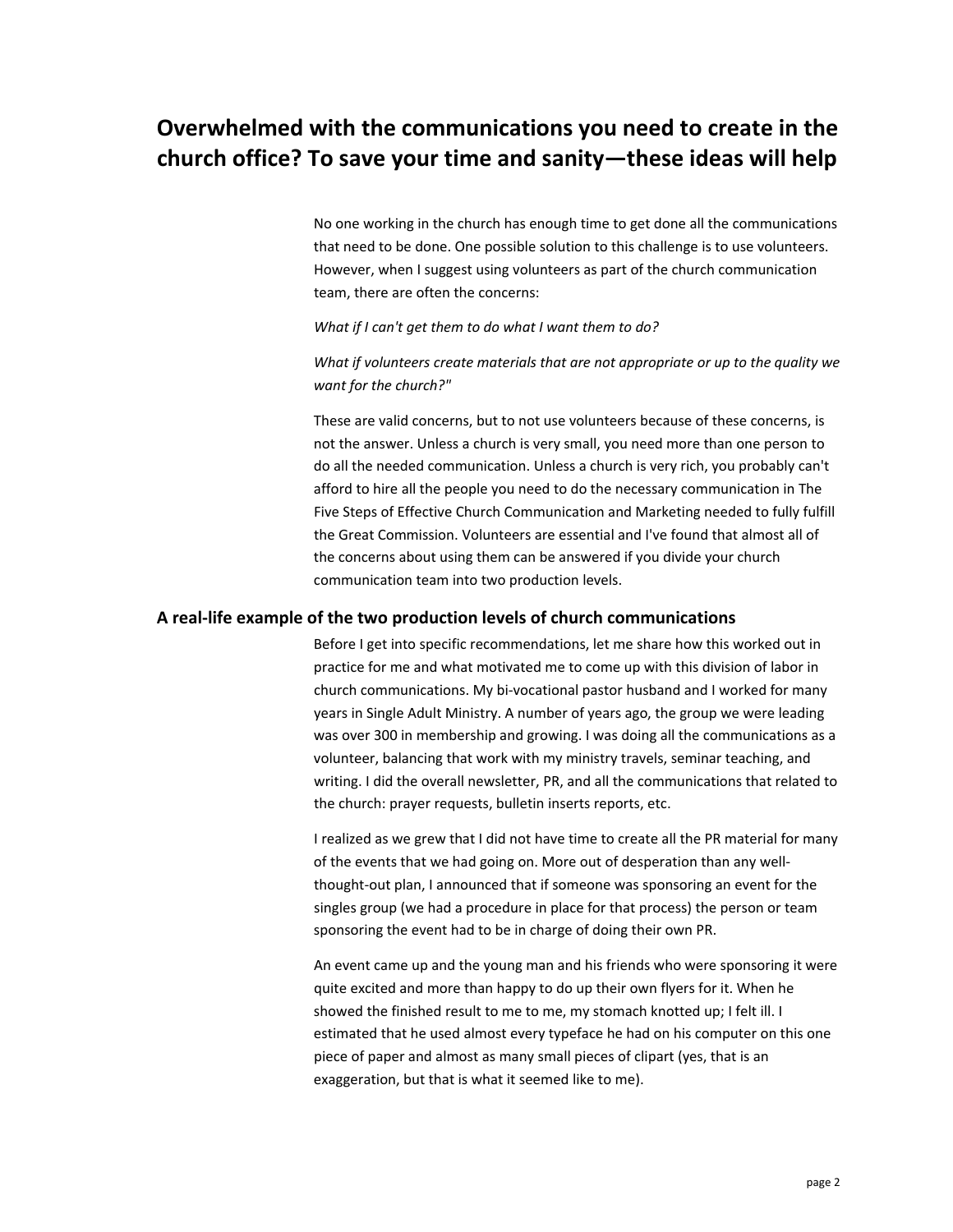He was so excited about it. I wanted to throw up. It was honestly one of the ugliest flyers I think I'd ever seen. It did have all the information needed: it gave good directions, had a map, and clearly explained what was going on, but to my designer‐trained eye—it was ugly.

#### **But did I tell him that?**

I'm sure the Lord sent an angel to cover my mouth, but this is what I heard come out of it, "That is wonderful—thank you so much for all your hard work on it!"

He printed the flyers in color (made it worse, I thought), mailed and gave them out. The event was a huge success.

#### **My personal preference in design style meant little in the success of a flyer that met needs**

I learned an important communication lesson from that experience.

I learned that if you are a lonely single person and you find out about an event that is free, that nice folks will be at it, that the event has food and free child care, and you get a flyer that clearly communicates all of this—do you really care what typeface is used?

Or how many pieces of clipart are on the paper?

#### **Or that it doesn't pass "quality design" standards?**

Of course not.

The core message was there, it told you what was going on and how to get to the event. People came and their lives were blessed, even by (what I considered) an ugly flyer.

#### **I realized then that a church communication ministry could have two production levels for success and less stress for all involved**

One level could be carefully managed to produce materials that needed to be a certain quality for the church overall. Though his flyer worked to get people to the event, something like that turned in to the church office to promote an event to the church overall would not have been appropriate. But there were many things going on in the ministry where this would be appropriate. Another level of communication creation could consist of projects you could joyfully turn loose and encourage—the flyers, postcards, reminders that were essential to get people to events that were distributed within the group. Having more than one standard for success in communication creation was liberating mentally and in practice.

As time went on we developed a communication team for the second level and a number of people developed skills in communication ministry. In the long term, many of the people on the team have since gone on to other churches and ministries and the training they received as part of the communication team there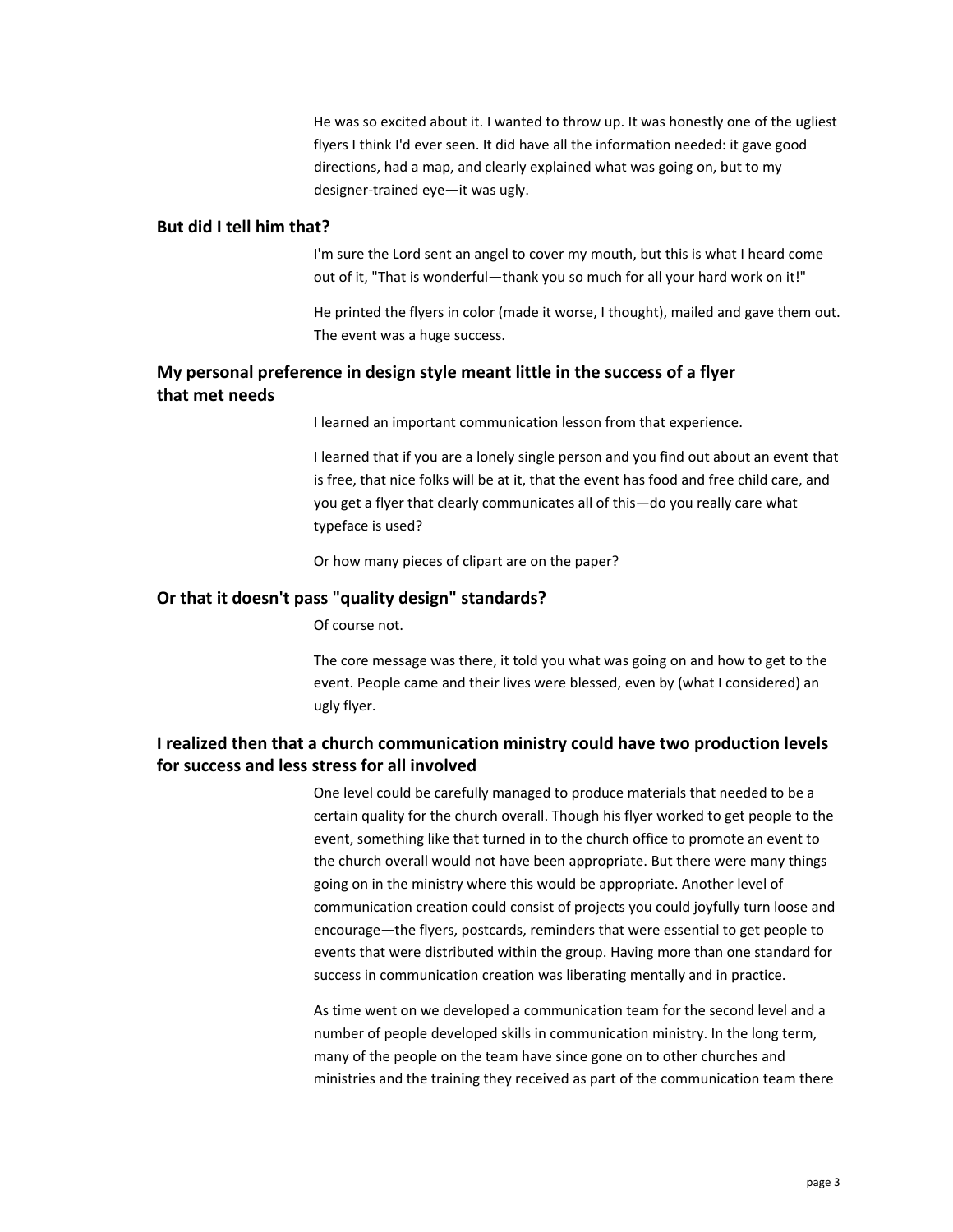has been useful. In the short term, the Single's ministry flourished and I didn't have so many communication production projects to try to fit into my crazy schedule.

In similar ways, I have found many churches are able to accomplish all the communications they need to create all Five Steps and fully fulfill the Great Commission if they divide their communication ministry into two production levels.

#### **The Two Production Levels of Effective Church Communications are:**

- 1. The PR Communication Production Level
- 2. The Ministry Communication Production Level

#### **It is important to understand these two levels in terms of:**

- 1. The communications produced in each one
- 2. The communications producer in each one
- 3. The guidelines and standards for each one

The requirements for both of the levels are described following. Keep in mind the communications produced in each level, can and need to be, in both print and digital formats.

#### **PR Communication Production Level**

#### *1. Communications produced*

In this level, the communications produced include the overall pieces that represent the church or ministry area, such as the logo, stationary, business cards, primary bulletin, newsletter, major outreach pieces and major ministry brochures. In the case of a ministry within the church, the primary pieces and the pieces that interface with the church communications program overall would also be included. In the digital world, the primary website and primary social media communications that represent the church or ministry should also be in this area.

#### *2. Communications producer*

For this level it is usually a staff person, whose job may or may not have other responsibilities in addition to producing communications. The larger the church, the more it is recommended that the church hire someone specifically to create and oversee communications. This could also be done by a volunteer who has the time and commitment to work closely with the church staff, or who is in charge of a ministry communications program within the church as I was with the Single Adult group discussed previously.

**Training responsibilities:** In addition to being the primary producer of communications, this person should also be in charge of training staff or volunteers in the various ministry areas of the church so they can create the volume of materials that are needed to complete all The Five Steps. No matter what the staff person at the church uses to create the primary church communications, MS Publisher, is my recommendation for volunteers to use to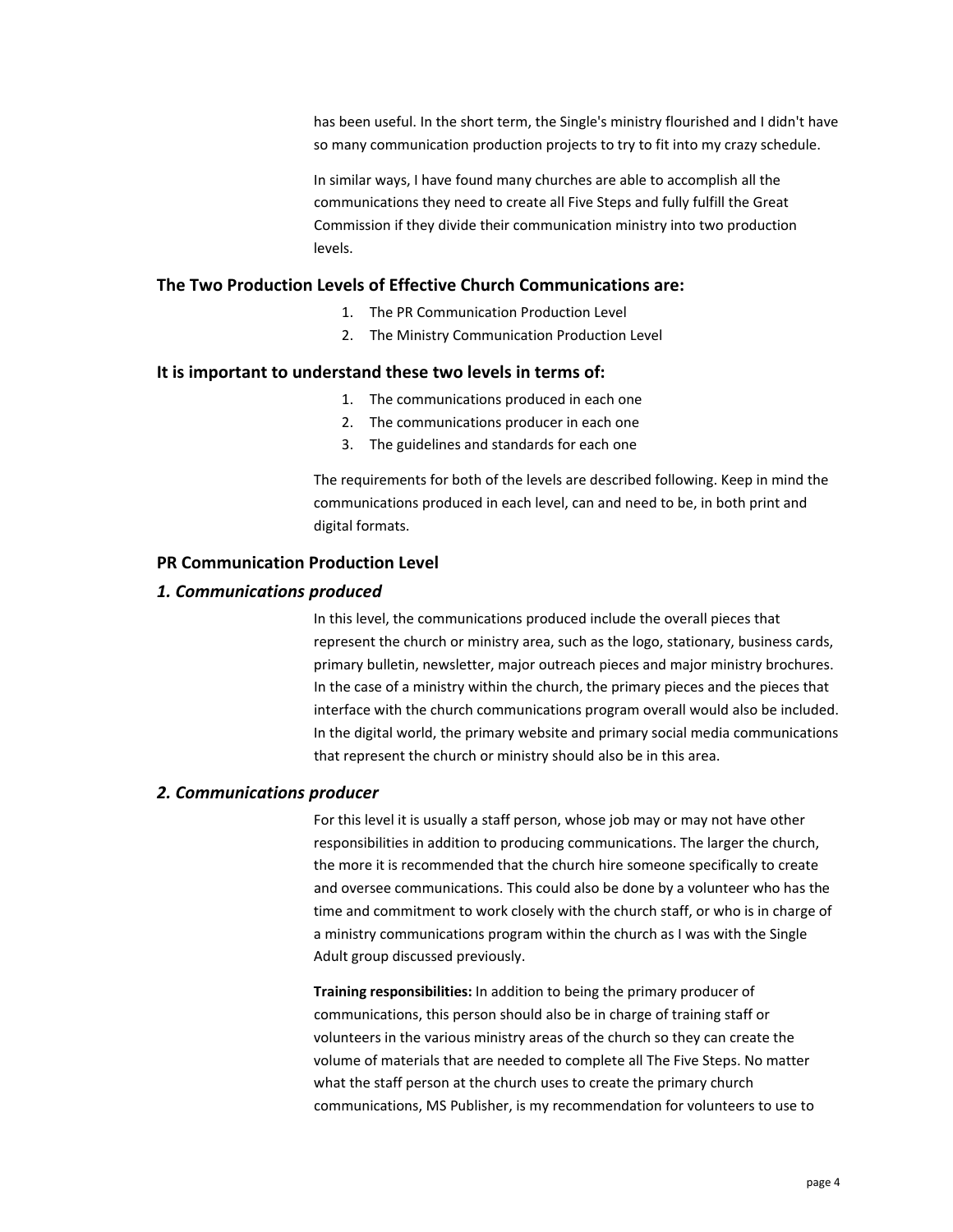create most print church communications. On the Effective Church Communications website are demonstrations of MS Publisher and an ebook that illustrates all you can do with it, plus resources to purchase the program at significant church discounts.

Some church communicators feel that for the church overall they need to use Adobe Creative Suite and that may be true for the materials that are produced at this level, especially if you interface with an outside printer. But it is rarely realistic to expect volunteers to purchase and learn to use Creative Suite.

#### **Note to designers who have never used MS Publisher and who don't think it can produce "quality" communications:**

Try it! You would be amazed at what you can do with this program! I learned design on the Mac with all the Adobe software and loved it. But then as I started to teach seminars and actually started doing communication work it the church, I realized if I wanted to work with real people in real churches, I needed a PC and needed to learn MS Publisher. After some initial grumbling and more than a few tears when I sold my Mac (I did not have the discipline to use the PC when the Mac was in the same room), I came to love MS Publisher. Over the years as I've used it more and more, I've been on somewhat of crusade to push the limits of what you can do with that program and now I create all kinds of publications with it, including hi‐end glossy printing, website graphics, headers and ads, book covers and every imaginable kind of church publication including banners, posters, and signs. All of the editable templates and ready‐to‐print church publications on the Effective Church Communications website, all of the graphics, sidebar ads, thumbnail and other images, all my church website materials, all the covers for my book are all created with it. The only thing I still use the Adobe programs for is book layout for longer books and typesetting for publication.

The ECC website, has training in many areas that are useful for church communication teams including advice on the use of MS Publisher, some of the free software for image manipulation, as well as resources for free images. In addition, it has lots of church‐specific tips for using a variety of programs, plus lots of ready‐to‐modify and print templates for church communications. Membership in the training resources of the site is only \$9.99 a month or \$99 a year and both the communication director and volunteers can use the site because the membership can be shared. Also, as a member you have permission to use any of the materials on the site (videos, lessons, templates) to train your volunteers. For basic and detailed training in the use of MS Publisher as a program, I highly recommend http://www.lynda.com.

**Create templates and delegate:** The person in charge of communication for the church can create templates and the volunteer team can update them as needed. For example, the church may want to create a flyer/postcard/give-out piece that advertises the men's ministry activities each month. The person in charge of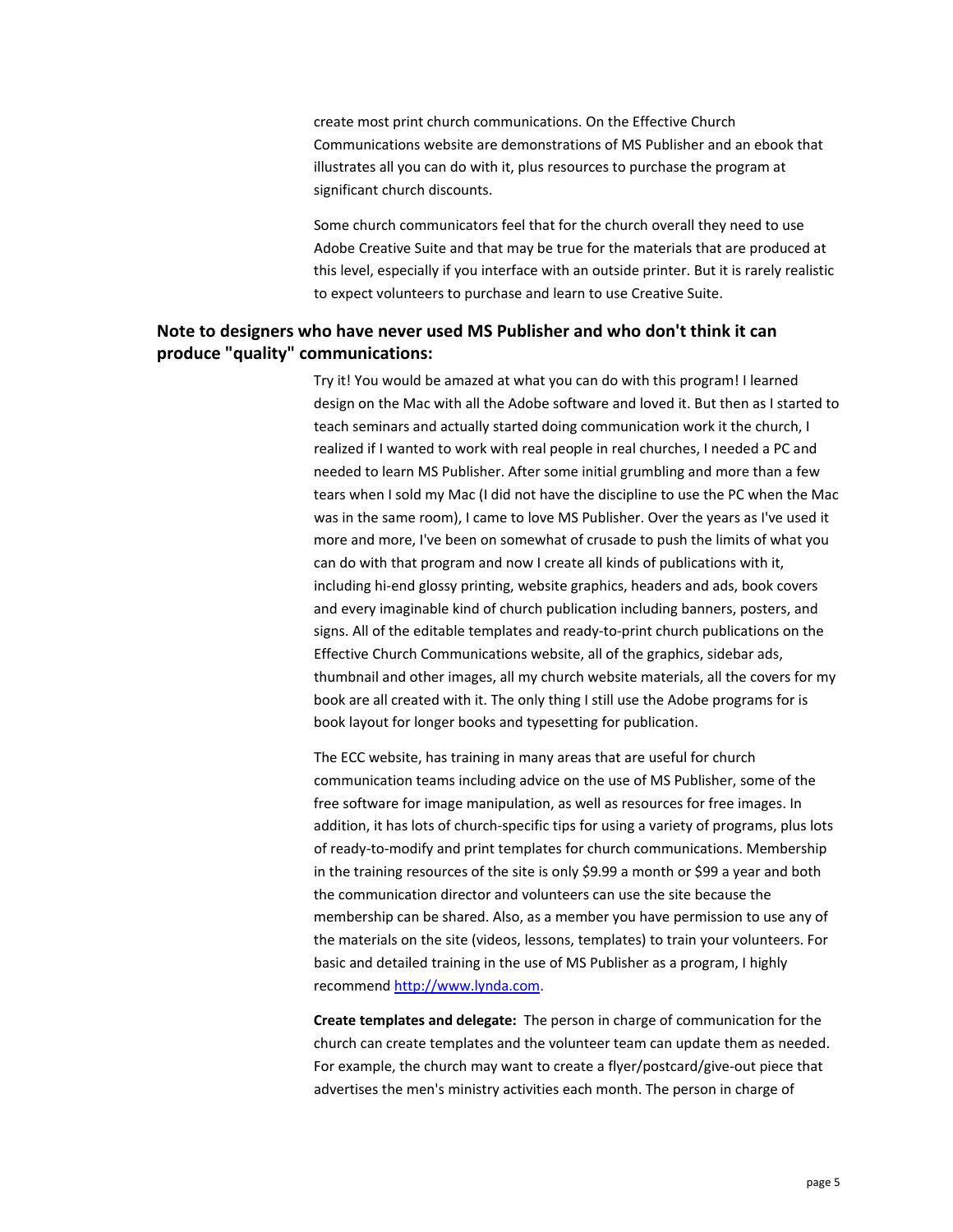communications might design the overall logo and layout and set up a template. Then the volunteer communicator could track down the monthly details, write and edit and create the monthly piece, then email it back to the church to be printed and distributed.

**Lead in inspiration and motivation:** In addition to providing training in the how‐tos of church communications, the person in charge should work hard to instill in volunteers excitement about their work, a ministry perspective, and Biblical passion for creating church communications. The eternal destiny of people is affected by church communications and we need to remind each other of the joy and responsibility of that. We need the Lord's help, wisdom and strength as we do our work. The book, *Devotions for Church Communicators* (available in download format on the Effective Church Communication website and in print form on the amazon site) provides weekly devotions and thought‐provoking essays that will help churches create a communications team with the necessary ministry motivation to create communications that will change lives.

I highly recommend that before you start meetings on communication projects that you take a few minutes to read a devotion or Bible passage and pray about your work together. Remember as church communicators you are involved in spiritual warfare for the souls of people and you need the Lord's help, protection and peace as you work. Take time to acknowledge him and ask for help. Pray also for peace among the communication team and church staff and that the Lord give grant insight into your communication choices so that you touch hearts, meet needs, and motivate people to action in ways that are pleasing to our Lord.

#### *3. Communications Guidelines and Standards*

Communication standards need to be somewhat strict at this level, as these pieces reflect the overall vision and reputation of the church or of a ministry within the church. Also, this is the level where the standards are set for what is expected in all other communications.

#### **As part of standard setting, though it is a significant amount of work, churches should consider creating a Style Guide.**

A Style Guide will solve many problems upfront by setting standards and expectations. It can be as simple or as detailed as you want, but should contain:

How the logo, purpose statement or slogan of the church is to be used, colors, sizes, etc.

Key terms in the church, what is capitalized, how to use them, e.g. "elders" or "Elders," titles of pastoral staff: Rev., Right Reverend, Pastor, or Father, Brother or Sister, First Lady, Bishop, whatever is appropriate for your church. This is far from standard and will help people new to your church or denomination. If someone works in the church office who does not belong to your denomination, this will be a life‐saver.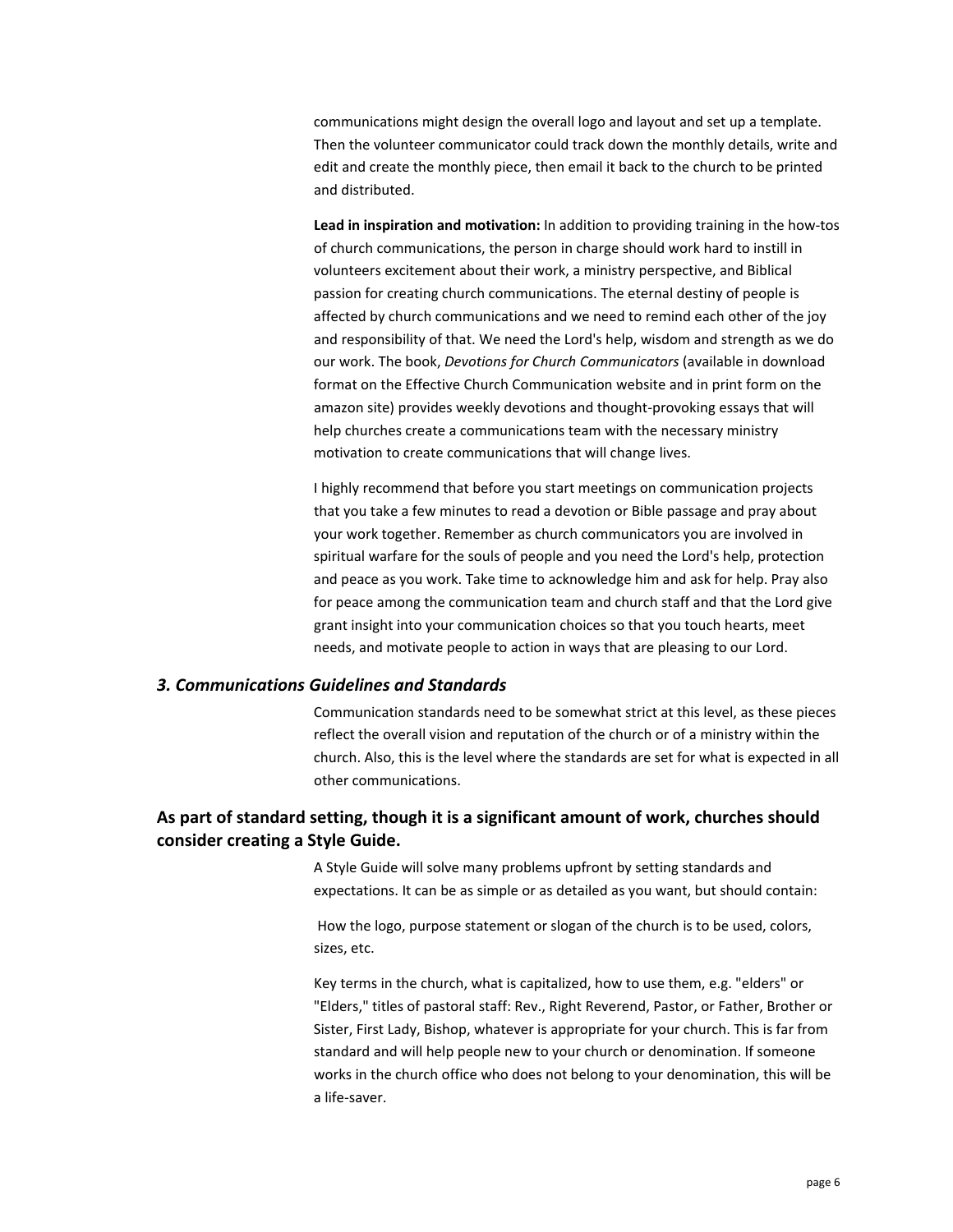What is acceptable for the over‐all bulletin, church website, social media sites, in terms of content, who can post or contribute, style, any other guidelines important to the church.

What needs what level of approval before various pieces need before they are shared with the church body or used as outreach?

#### **Though a Style Guide can be very helpful, don't let it become a stifling force**

Especially past this first PR Production level of church communications, e.g. the church bulletin in contrast with the postcard that goes out to remind the guys of a church work day, be much more flexible in your standards with the postcard than you are with the bulletin. If you try to be too strict in areas other than key communications, people just won't do the needed communications or they'll do them and avoid the church office entirely. A bit of trust in the guidance of the Holy Spirit in the lives your people is useful here.

Many people in your church have a computer and printer and if you make it too difficult for them to get a flyer approved for a simple ministry event that only involves a small group within the church—they will simply ignore you and do it anyway. Instead of creating rules that cause resentment, work hard to create an atmosphere of encouragement and training for everyone.

#### **Ministry Communication Production Level**

#### *1. Communications produced*

The communications in this level includes everything else in the church outside the key, core communications listed above, including very simple notices, lessons, flyers and announcements to more complex communication projects. Also included are the many, many pieces that are needed within individual ministries of the church.

Some communication pieces that come to mind include those that make up the children's, youth, women's, men's, missions, singles, various other ministries in the churches. So often these ministries need communications done for people to be fully informed about what is going on and to enable people to join in the ministry, but the church staff simply does not have time to do them. They may not get done if standards are too tight or the church staff is expected to do everything. As a result, events aren't promoted or explained, people don't show up, and the overall ministry suffers and the church members miss out on opportunities that help them grow to mature disciples. Resentment over some ministries getting communications pieces done and others not getting the same amount or quality of PR or support materials can also happen and that's never good for the spiritual health of the church.

#### *2. Communications producers*

THIS IS IMPORTANT: here a staff person or perhaps a key volunteer may oversee, train, encourage and help, but the staff person cannot do everything needed for a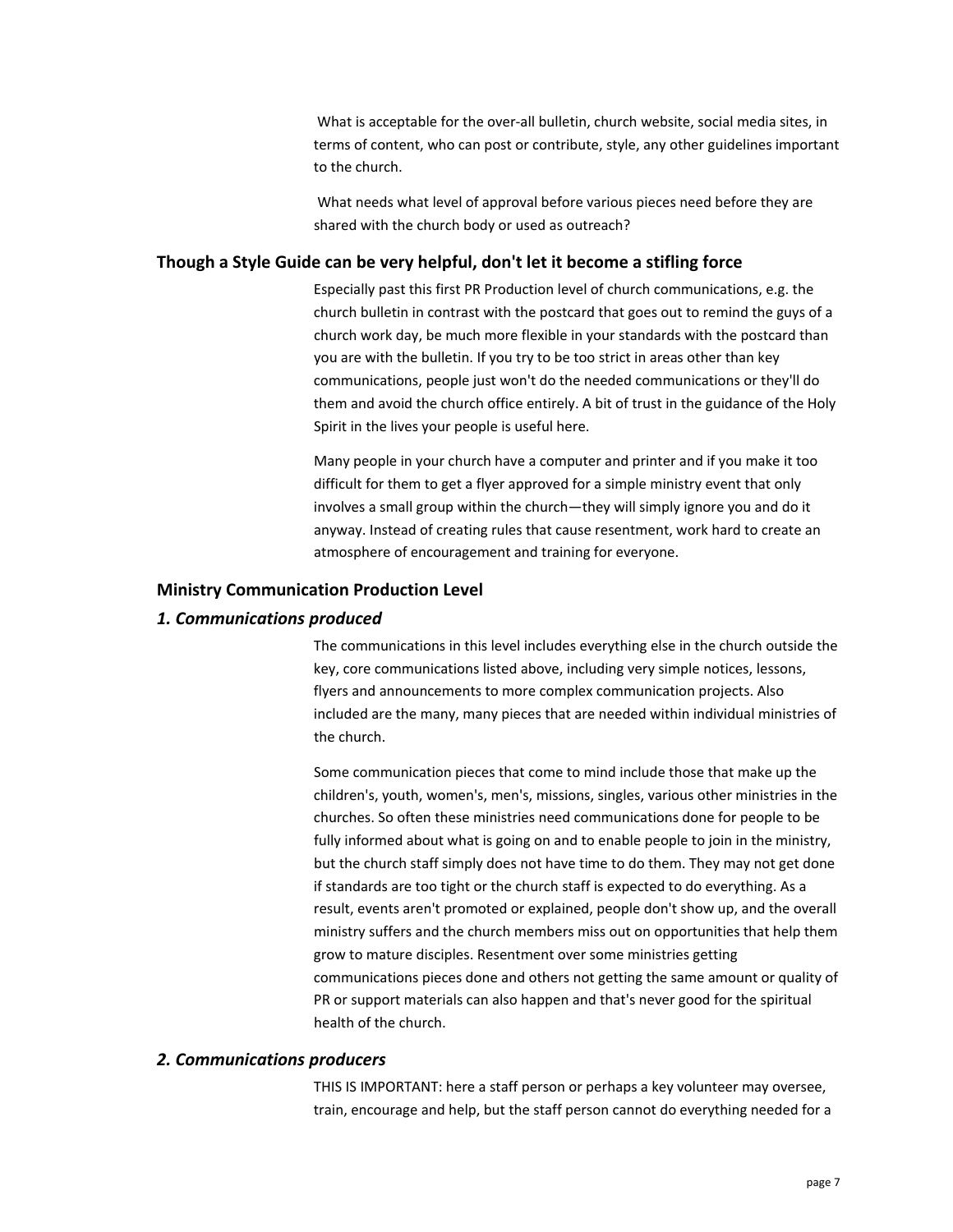complete communications ministry in the church, nor should one person do it all for the whole church. Ideally, every ministry in the church (children's, youth, men's, women's, etc.) should have at least one person who can help do the communications needed for that ministry. Usually that person is a volunteer. At this level, the overall ministry communications staff member becomes a coach and encourager.

In addition to the advice in the previous section on training your communication volunteers, the materials provided by Effective Church Communications can enable the communications coordinator of the church to train the volunteers in ministry areas of the church to do their own communications or to modify templates created by the church office.

#### *3. Communications standards: much more flexible*

You do not need the same standards of design or perfection for a one‐time postcard to remind the guys of the men's breakfast that you do for the four‐color, outreach brochure for the church. You don't need the same control of the content of tweets sent out to the youth group that you do for the content on the primary website of the church.

If you are too hard on volunteers or try to control them too closely, they'll quit. People do improve in communication creation skills with time, training, and encouragement. The ministry communication staff person needs to decide what is really important in standards and what is simply picky, personal preference. Train to bring up to important standards and let the personal preference issues slide.

I know this is hard—I was raised in a German Mennonite household—flexibility does not come naturally to me. But I have learned that if I want to train people in church communications and ministry overall, that the hard and fast standards I was taught in housekeeping, need to flex a bit when it comes to communication creation.

Remember, the Lord put us into a body in the church, in part so our gifts can help and build up each other. The Two Production Levels of Effective Church Communication gives you a way to practically live out this biblical reality.

#### **For the Two Production Levels—be sure both groups have a way to produce their communications**

It's one thing to create a communication piece, for example, a brochure for the women's ministry, it is another to get it printed and distributed to all the women in the church. Far too often church pieces produced by volunteers are printed at home on inkjet printers and personally handed out.

This is an ineffective and often unfair practice. It is unfair because home inkjet printers are the most costly and time‐consuming way to print any church publication. A volunteer should not be asked to assume that time and cost. The church office should do the printing or allow the volunteer to come in and use the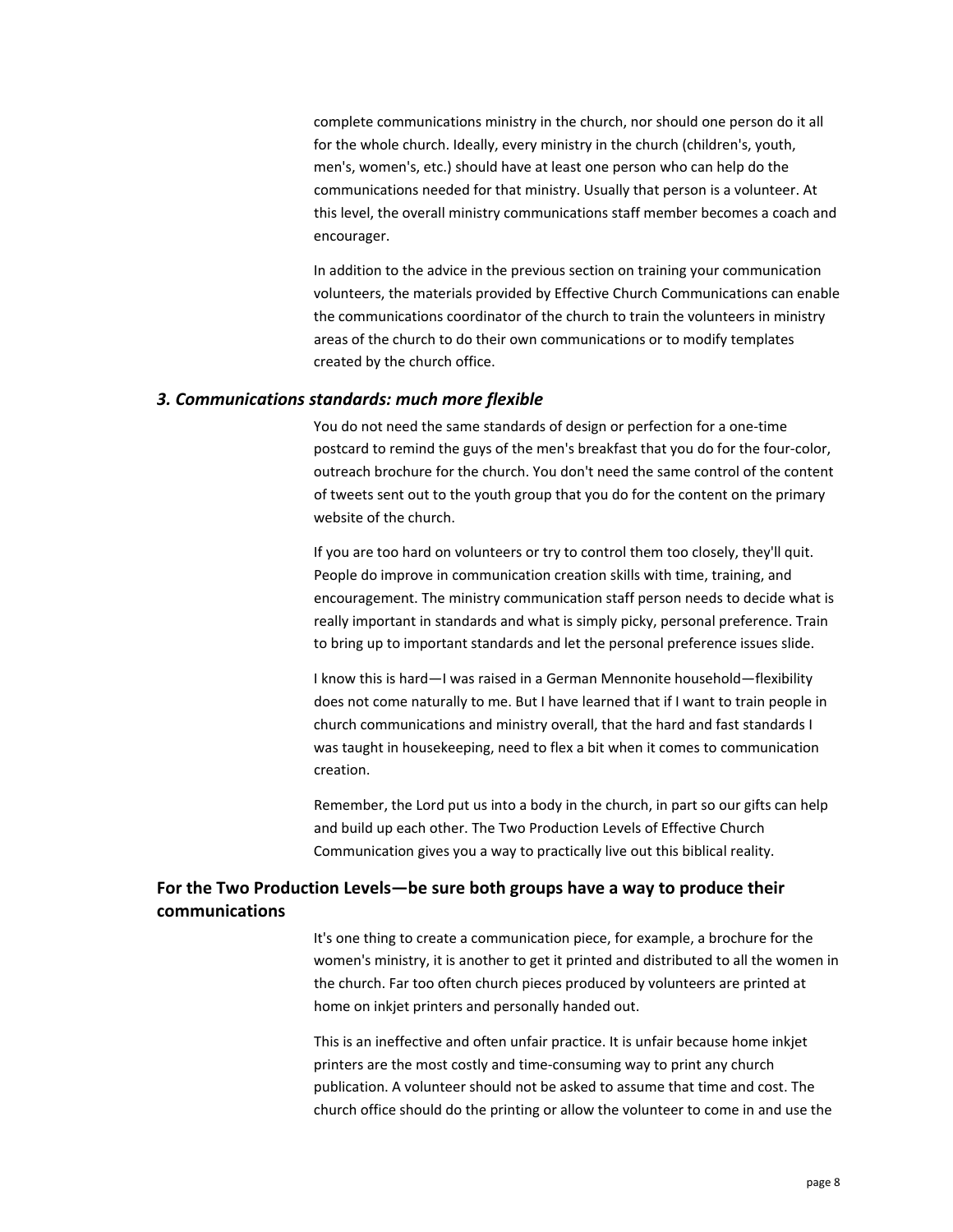church equipment to print what they have created. One very effective way to do this is for the volunteer to save their publication as a PDF, send it to the church office via email, and then the church office staff or a communication production volunteer can print and distribute the piece.

The PDF format allows a publication to be printed by the person receiving it even though they may not have the same programs or typefaces. Though Adobe Acrobat is a high quality program that can do this, most volunteers don't have it or want to spend the \$200-400 it costs to get the program. The newer Microsoft Publisher programs allow you to save in the PDF format. This can work well and the process of saving and sending materials as a PDF should be part of the communications training process.

The challenge comes in when volunteers create their programs in Print Shop and other programs that don't have a built‐in PDF creator. Fortunately there are excellent free PDF creation programs available. Cute PDF (dumb name, great program, available at: http://www.cutepdf.com ) is one of them. Volunteers simply download the program and install it in their computer. It installs as a print driver and when a publication created in any program is printed with it, a PDF is created. This PDF can then be emailed to the church office and printed on the copier or digital duplicator.

On my training website, is a video that illustrates how to download the Cute PDF software and use it. There are numerous additional articles on church communications teams on this site also.

#### **Your standards of perfection are not what ultimately results in communication success**

This is hard to share because I know from many conversations and emails that some people in the church feel that if all the communications are not perfect (according to their definition of the term) that the church cannot be successful. In other instances some people feel if their publications contain one typo they have somehow let down the church and the Lord. Following is an article that may be helpful:

#### **Perfection in church communications, inspired by Jesus**

Sometimes people don't think they are doing all they can for the Lord, that they aren't excellent or perfect enough in their communications ministry unless what they produce is done in slick, full‐color printing, preferably produced by an outside design company, or in the case of a website, one that is professionally programmed.

Sadly, since the standards of design and production are so high, it also often means that no one in the church is considered good enough to create the communications in print or on the website, so an outside, professional firm must be hired to do it or only products purchased from a professional company are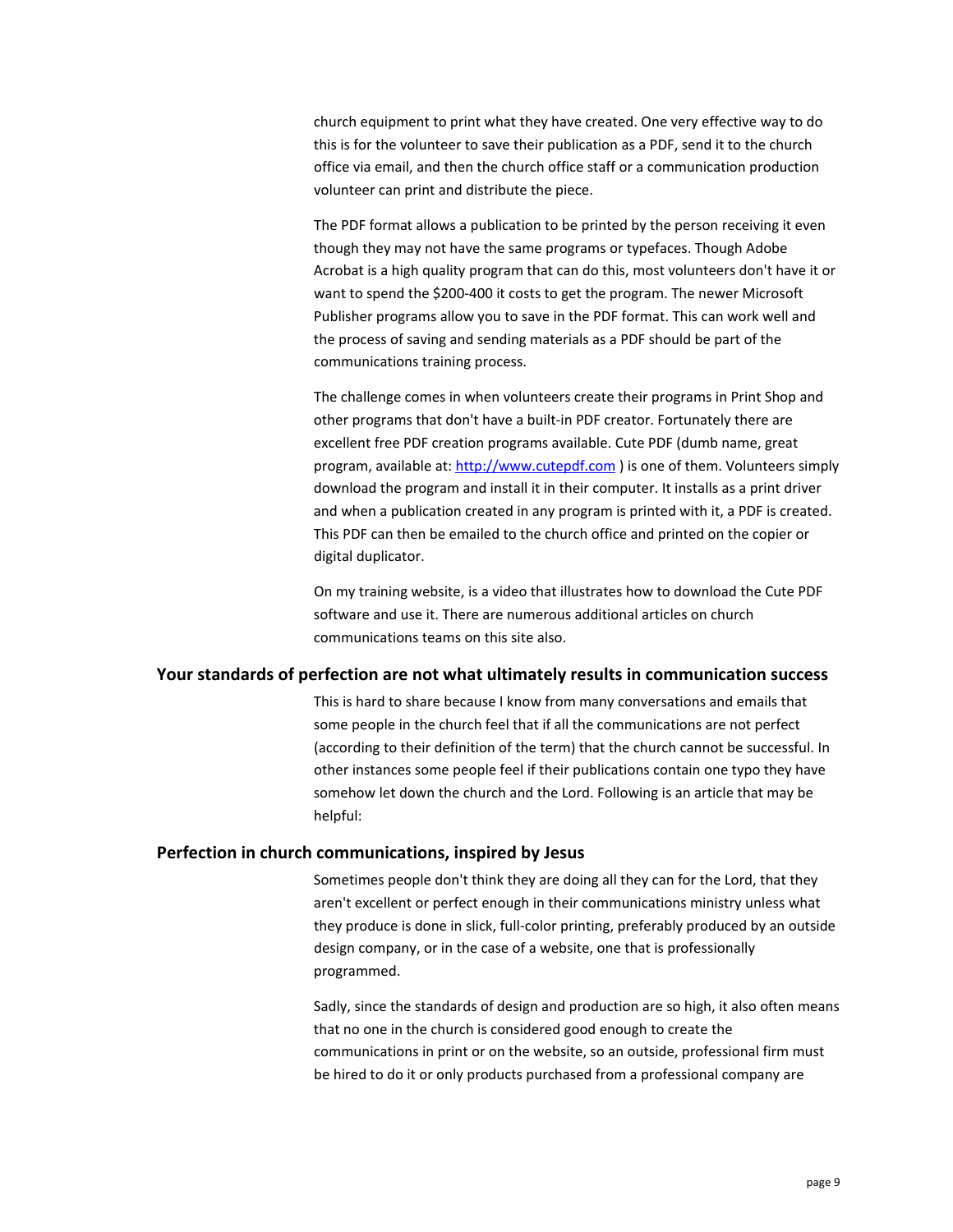used. Or, if done at the church, only a select person or two in the church is good enough to produce the quality needed.

But being expensive and professional, as defined by using the standards of a professional ad agency isn't the only standard of perfection for the followers of Jesus.

If we honestly look at Jesus' life, what sort of standards of perfection did he have?

#### **If we honestly want to follow Him, let's look at three areas where we see his choices in quality and perfection**

*First, his disciples:* the ones he chose who would be trusted to carry out his message were a pretty scruffy group and they didn't get much better in three years. Not one of them was a professional religious person.

*Second, his meetings:* they weren't very organized affairs. There were often little kids running around, not enough food, constant interruptions by sick people—not what anyone would consider a professionally managed event.

*Third, his succession plan:* when he left his remaining disciples with the task of evangelizing the world, he didn't leave them with a plan even vaguely perfected. The Great Commission could be summed up as "tell people about me and help them grow in the faith." For a perfectionist manager today, those parting words have a tremendous about of wiggle room that would allow wildly divergent attempts to apply it.

It wasn't that Jesus didn't care about excellence, but he obviously had a different standard of perfection than what we might consider communication perfection today.

#### **The true standard of perfection**

Though perfection in service is an admirable goal, the primary goal in all ministry areas, communications included, is love. First Corinthians 13 helps us take love out of the realm of theory and make it practical in the challenge of perfection in communication ministry. In 1 Cor. 13, the chapter starts out talking about doing all sorts of things, one might say, with perfection: speaking in the tongues of men and angels, etc. The chapter continues by saying that if all of this is done without love it's just making noise and the chapter ends by saying that the greatest attribute we can have is love.

#### **Love is also what matters the most in our church communications**

I see a lot of communications today, in print and online that are perfectly beautiful and that express love in a variety of ways.

Right now I'm looking at a sample from my files of church communications: it is a professionally printed folder, done in gorgeous full color printing and it has 2 DVDs inserted in the folder so visitors can see the worship service and hear the praise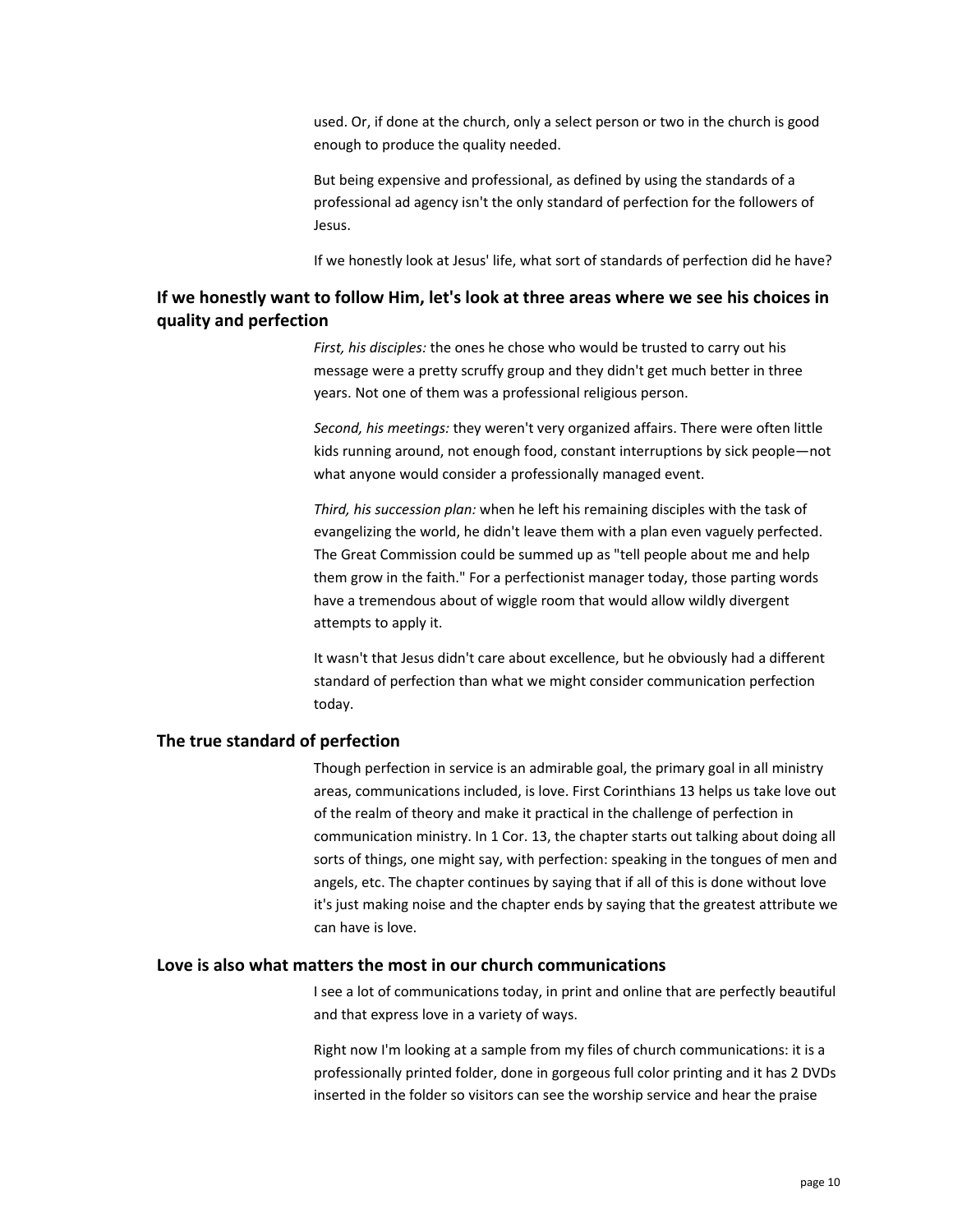band. It also has a coupon for a free coffee from their coffee cart (one of my favorite ways of showing love). It is professional, beautiful, and yet very friendly and non‐pretentious. No question this would fit anyone's standards of perfection in a visitor piece.

I'm also looking at another church bulletin sample that is perfect and loving in another way. This one was not produced with a computer. The church is small and very poor. The bulletin, with service information and weekly activities clearly described and listed, was produced on a very old word processor and the clipart hand‐pasted on. It was reproduced on a copier that had obviously seen better days. Though she knows the limitations of the equipment, the person who shared it with me also shared that the church secretary who produces it each week wants it to be special for the church and visitors. She carefully prepares and proofs it and after her paste‐up job she prints it on colored paper. She then collates it by hand and does a 1/3 of the page offset fold on each piece of paper. Down one side of the cover fold, she hand‐cuts (with the scissors you use to cut scrap‐booking pages) a fancy edge. She hand‐cuts and hand‐assembles each one. Her love and care for the congregation and Jesus in this labor‐intensive production brought tears to my eyes.

These church publications are very different in surface ways, but at their core and what comes through most loudly is that their creators loved the people they were creating publications for.

A couple of final observations, commentary and final application notes on how Jesus gives us lessons on perfection in communications:

#### **Observation #1: Jesus always focused on the needs of people in his communication, not on impressing people or showing how great he was.**

He could have created a little world in the palm of his hand as a demonstration of his power; he could have had stars fall from the sky to demonstrate his might; he could have healed all the sick in a city with one booming command, but he didn't do any of those things to show his perfect godhood.

He showed us what God was like by meeting needs of his creation. He bailed out an embarrassed groom who ran out of wine at his wedding feast; he made little kids comfortable; he healed a woman humiliated by a chronic disease.

#### *Commentary and application:*

Perfection in communications doesn't come from showing people what a big-deal perfect church you are or how you can create communications that are more expensive and fancier than the church down the street.

Jesus idea of a perfect publication, if we follow his plan, would be one that made sure it addressed the needs of people. It would be one that told them why the event would help them, how it would serve them, how their lives would be better because of it. It would give them all the details necessary to attend without having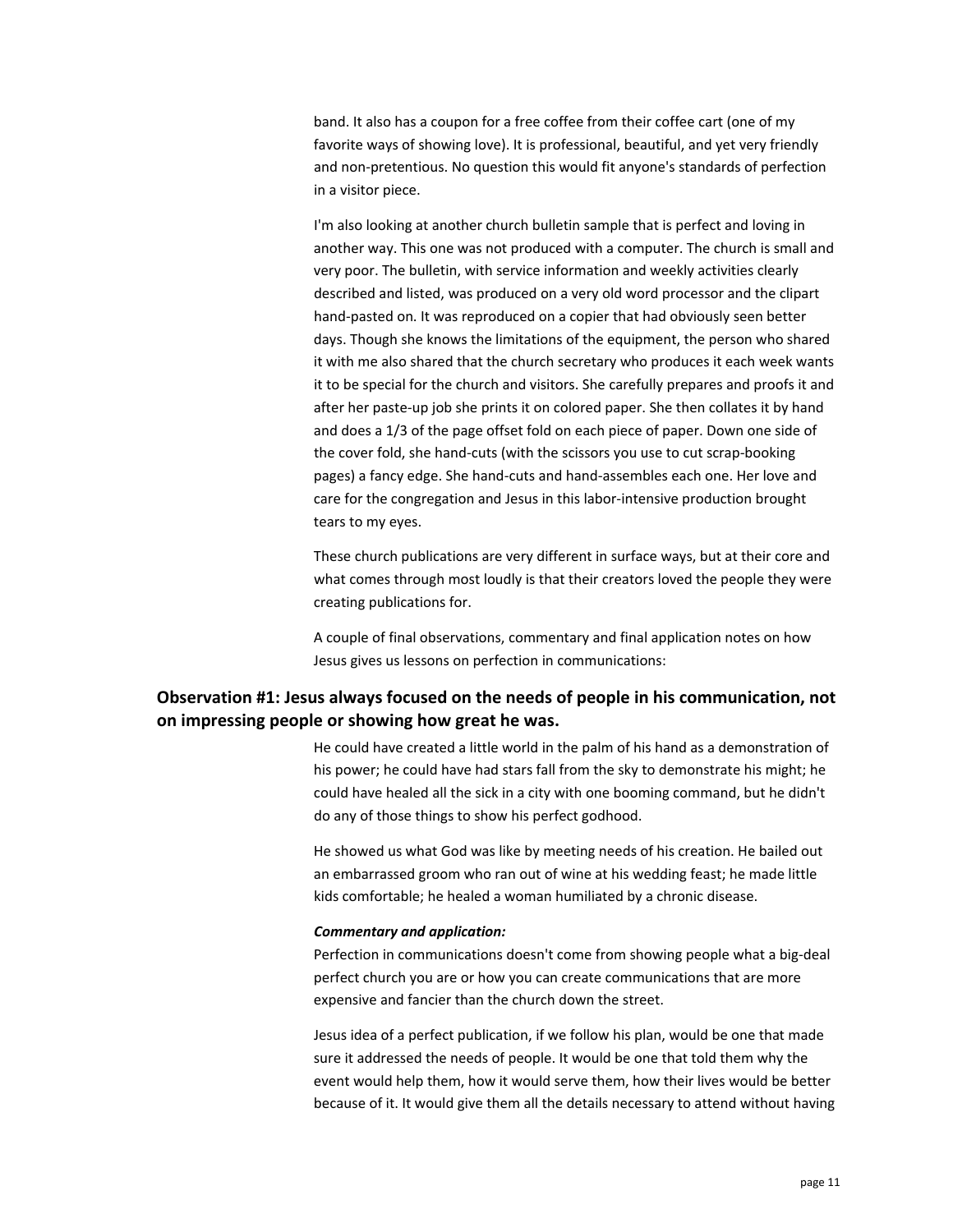to take an extra step of calling someone or looking it up on the web or jumping from link to link if it was an email. Those details would include the time, location, name of person in charge, directions, child care provisions, and cost would all be there and easily accessible.

One area that I see this "perfection" lacking in so often today is in the area of church websites. I've recently observed a number of websites that were created using professional groups that supplied a fancy, flash‐enabled, website with photos of smiling people on the nameplate, great colors and buttons to push to hear sermons. But try to find the details of what or where small groups are meeting or what time to get your kids to a youth group meeting and where it is being held or what the church really believes about anything and it can be an impossible task.

People do not go to church websites to be wowed by flashing graphics and bright colors or cheesy pictures of ethnically‐diverse, grinning people, they go to have needs met. If they can't get those needs met quickly and easily, your website is far from perfect no matter how slick the home page is.

#### **Observation #2: Jesus focused on potential perfection.**

When Jesus called Peter, he was not anything like the Rock he would become. He was more of an irritating pebble in Jesus' journeys.

But every time Jesus called him, "Peter", Simon had a vision of what he would become. I imagine each time he heard that, he stood up a little straighter, perhaps determined to follow Jesus more closely. Eventually, he became the leader and pastor, the Rock, Jesus knew he would be.

#### *Commentary and application*

Your volunteers and staff members doing ministry publications seldom come into that job with any training at all. They are like Simon, far from, but growing into a Peter.

They are often far from perfect in communication knowledge about design ideas or execution. Focus on encouraging, equipping, and providing opportunities. Love them lots. Give them time to try things and to grow up in their skills. Provide training and tools and they will often amaze you at what they produce. Never pre‐ judge someone based on age either as being too young or too old to learn any communication skill—with interest and proper training I have frequently seen church leaders astounded at what their own people were capable of.

Regarding training, I was recently talking to a lady whose church had spent several thousand dollars (a typical amount) to have their website professionally designed. In spite of the money spent, they were having all sorts of problems getting their church content to fit into the design and the costs kept mounting with each modification they asked for.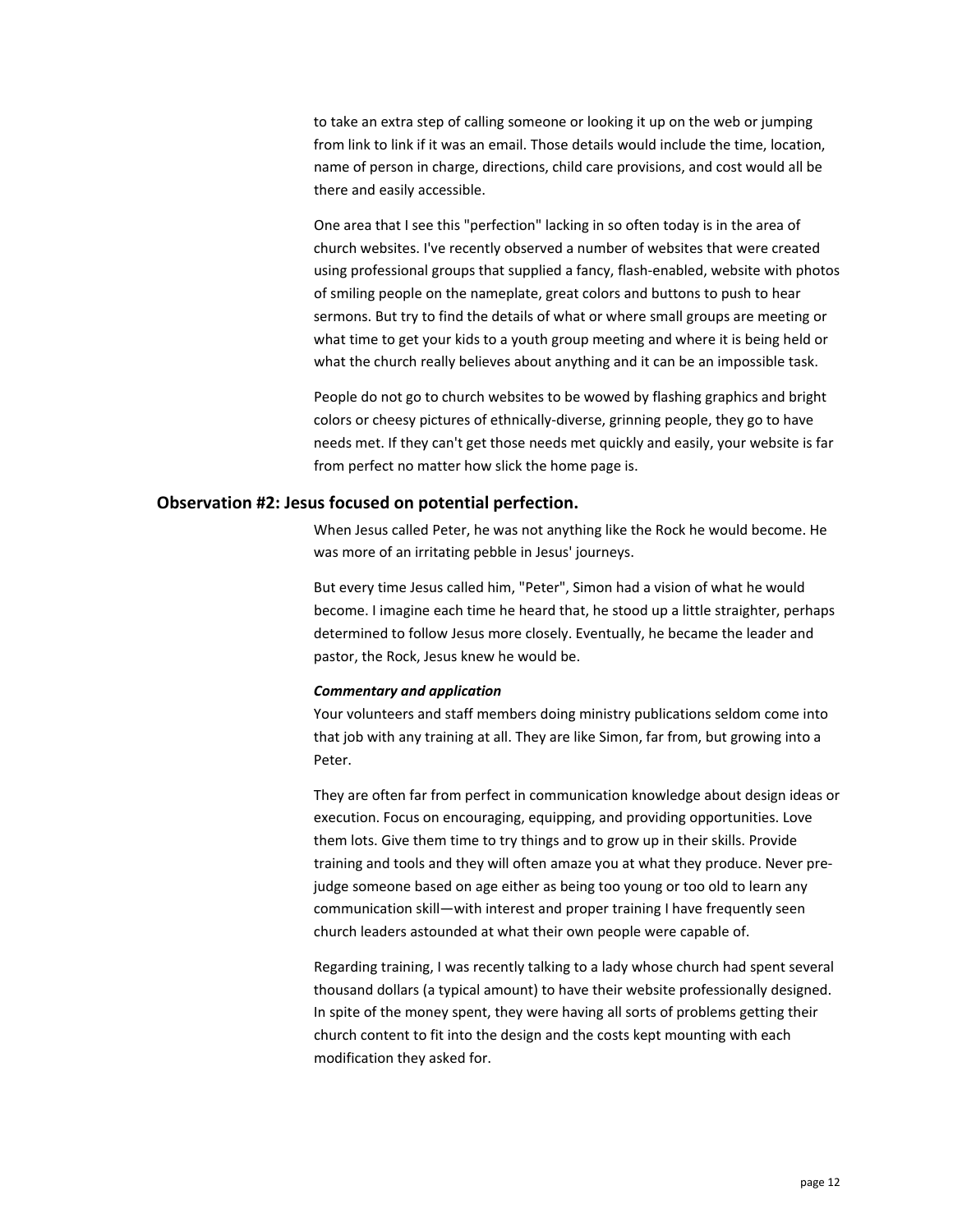Knowing there were other options for getting this done (such as doing it yourself with WordPress, my strong recommendation), I asked her, "How do you think you could have done if the money spent on this company had been used to train you and give you time to implement what you learned?"

She just sighed.

This situation is repeated far too often and it shouldn't be. Your people have tremendous potential and with time, money and training they will not only accomplish great things for the church, but you will have participated in growing them in skills and service. To invest money and time in your people instead of a quick, "professional" solution may take more time, but the results will be much more lasting.

#### **Observation #3: Jesus protected and encouraged his people**

"Fear not!" "Be of good cheer!" Reminding his followers that the hairs on their heads were numbered—all of these and many more were the protecting and encouraging words Jesus continuously shared with his disciples. He reminded them he was their shepherd, vine, bread of life.

#### *Commentary and application*

Doing church communication work can be scary and discouraging. Complement your church communicators for every step of learning; encourage them to try new things and support a less‐than‐perfect effort if done with enthusiasm.

- Take extra care to shield them from negative and nasty people when helpful comments become hurtful criticism.
- Remind the critics to pray and contribute to the communication program at the church.
- Remind them that all of us are pilgrims and we haven't arrived at perfection in anything as yet, but that we all need love and encouragement as we progress to becoming more and more like Jesus in the perfecting of our service to him.

#### **Conclusion to the two levels of communication production**

At first, splitting your communication work, standards and team into two levels may seem like a lot of unnecessary work. Even thinking about bringing in volunteers might seem like too much of a headache. However, if you want your church to grow in numbers and your people in discipleship maturity, it will take many pieces of communications to do that.

There are limits to how much you can and should carry this work load. Especially if you are starting out as a church or are a smaller church, set the basics in place for a communication team and volunteer delegation. Working with one or two people is much easier than a team of thirty and your chances of church growth and the needs of a larger team will be much higher if from the start you have enough people working on communications to get done all that need to be done.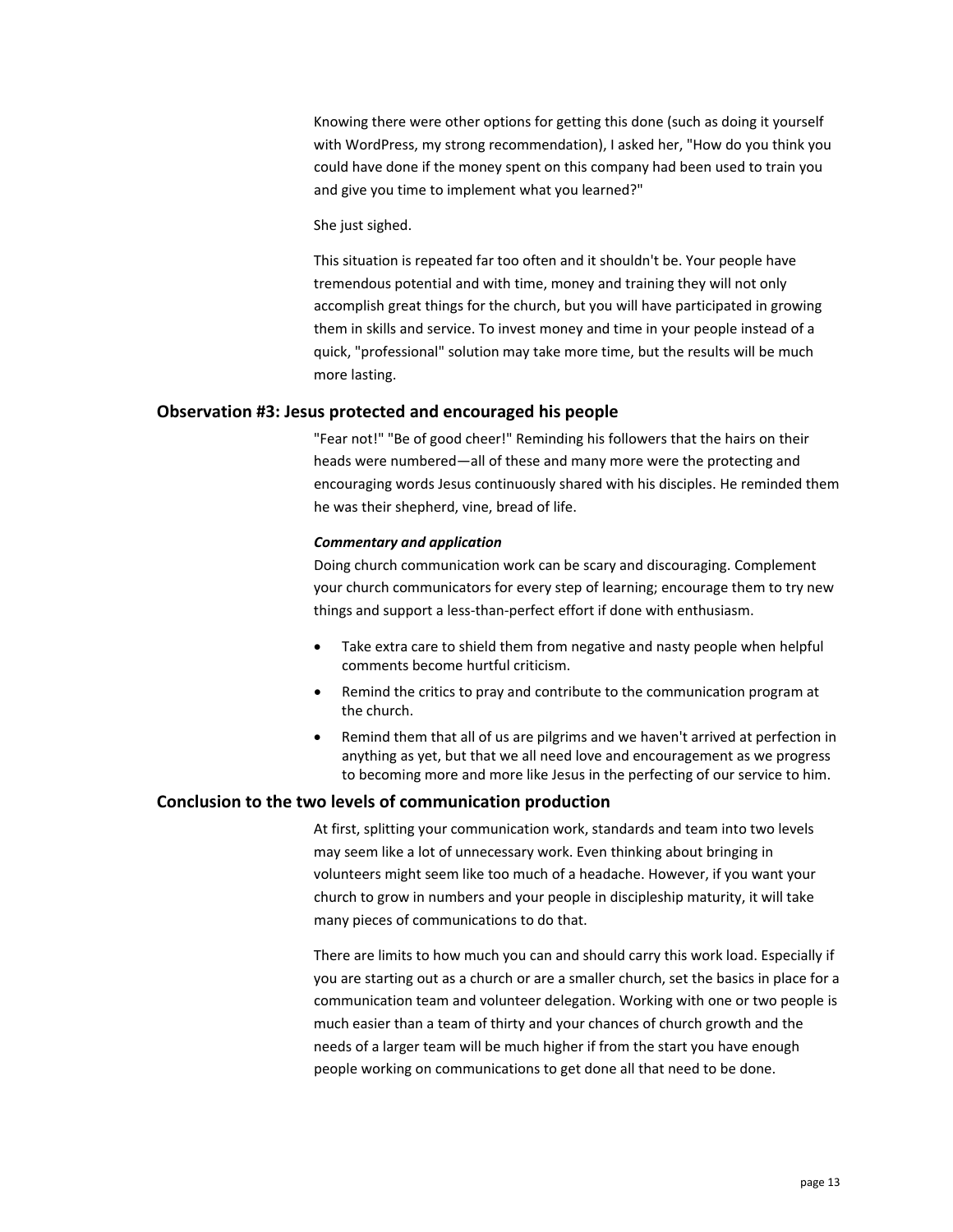# **This eBook is an excerpt from:**



No matter the size, budget, denomination or location of your church, you will be more successful at sharing your message if you do it strategically. This book shares the most important six strategies, that will enable your communications to reach people and grow your church. They are:

Strategy 1: Create multi‐channel communications;

Strategy 2: Divide your communication team into two production levels;

Strategy 3: Always be who you are, where you are;

Strategy 4: Don't let money be a determining factor;

Strategy 5: Make the most of Seasonal Celebrations and Special Events;

Strategy 6: Do not confuse irreverence for relevancy.

This book examines each one‐by‐one and teaches you how to practically apply them in your church.

It is available in:

Print and Kindle editions on amazon.com at: http://www.amazon.com/s/ref=nb\_sb\_ss\_i\_0\_8? url=search‐alias%3Daps&field‐keywords=yvon+prehn&sprefix=yvon+pre%2Caps%2C301

Immediate PDF download: http://www.effectivechurchcom.com/2012/06/ebook‐six‐strategies‐for‐ effective‐church‐communications/

It is also available in all digital and e-reader formats at: https://www.smashwords.com/books/ view/165163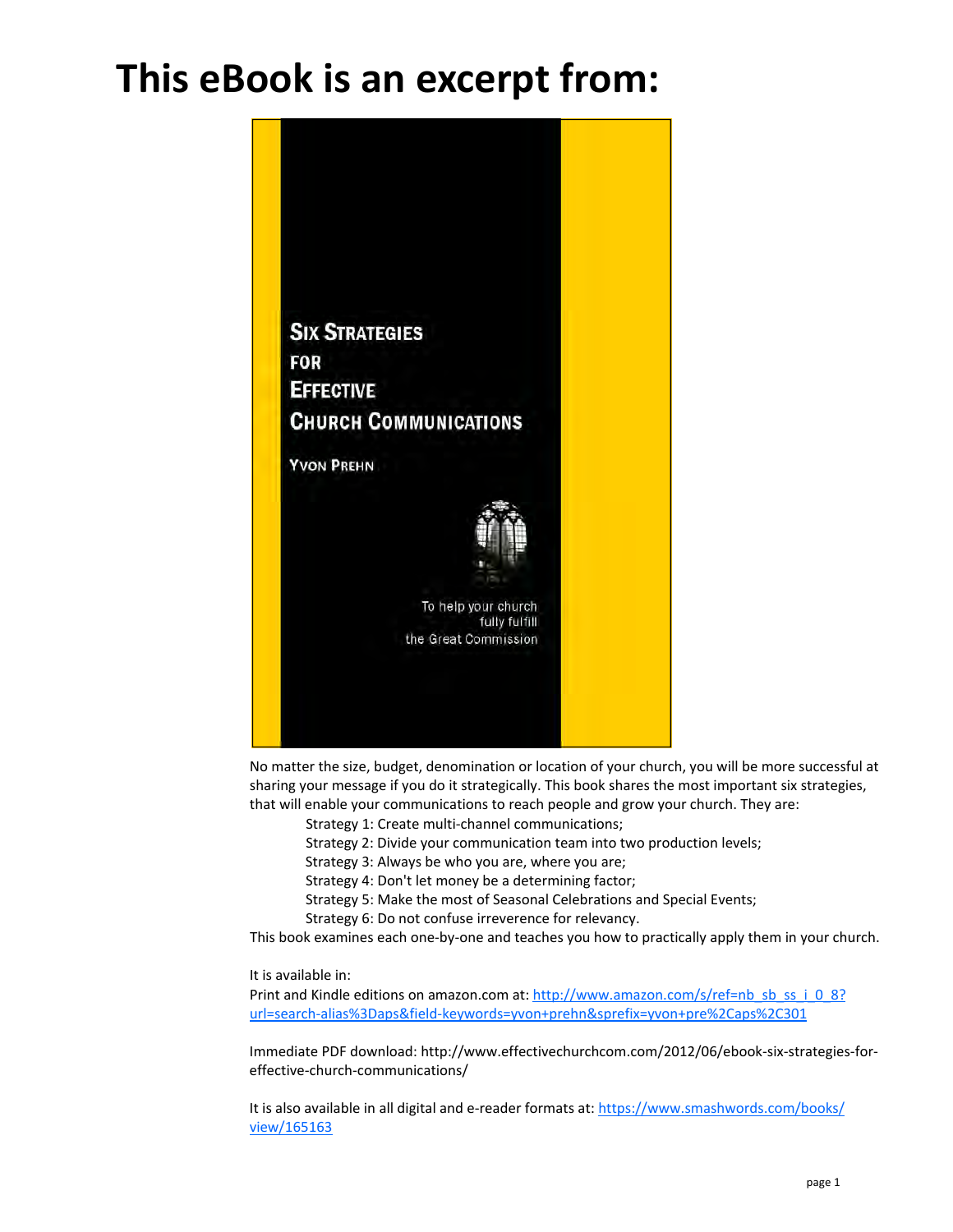

### Links to additional training materials from Yvon Prehn and Effective Church Communications

Effective Church Communications Training website: http://www.effectivechurchcom.com The Effective Church Communications website has articles, many training videos, ready-toprint templates and PDFs for church communicators. It has hundreds of entries that can do

everything from equip a beginning church communicator to challenging a senior staff member to be more effective in their church communications. Please sign up for our email updates and you'll get short notices each week on new material posted on the site.

#### Yvon Prehn's books in paperback

A growing selection is available at http://www.amazon.com. Just enter "Yvon Prehn" in the search box to go to her list of books.

The regular amazon pricing, shipping, free shipping offers apply.

If you would like to purchase books in bulk at a reduced price, or are interested commissioning a Personalized Special Edition for a training event or conference, contact yvon@effectivechurchcom.com.

#### To stay connected, get notices of new materials and resources and to be challenged in church communications:

Yvon Prehn's blog: http://www.churchcommunicationsblog.com

Twitter: http://www.twitter.com/yvonprehn

Facebook: http://www.facebook.com/EffectiveChurchCommunications

YouTube videos: http://www.youtube.com/yvonprehn

LinkedIn: http://www.linkedin.com/in/yvonprehn

#### *Digital versions and downloadable e-books are available from:*

#### Smashwords: https://www.smashwords.com/profile/view/yvonprehn

This site has lots of free special edition ebooks. It also allows you to download books in any ebook format. New ones are continuously added, so check back frequently. *Please pass on this link to church, mission, and other groups for the free downloads.* 

Yvon's digital books are also available from these major online and retail sources, just put "Yvon Prehn" into their search function to find the books. These selections are added to frequently, so check back for new titles.

#### www.amazon.com: Kindle versions for download to the Kindle reader available here

Itunes online bookstore

Barnes and Noble online bookstore

#### Contact information

For additional questions about the Effective Church Communications ministry, to request free reprint permission of articles, for interviews or contributions to websites or books, email: yvon@effectivechurchcom.com